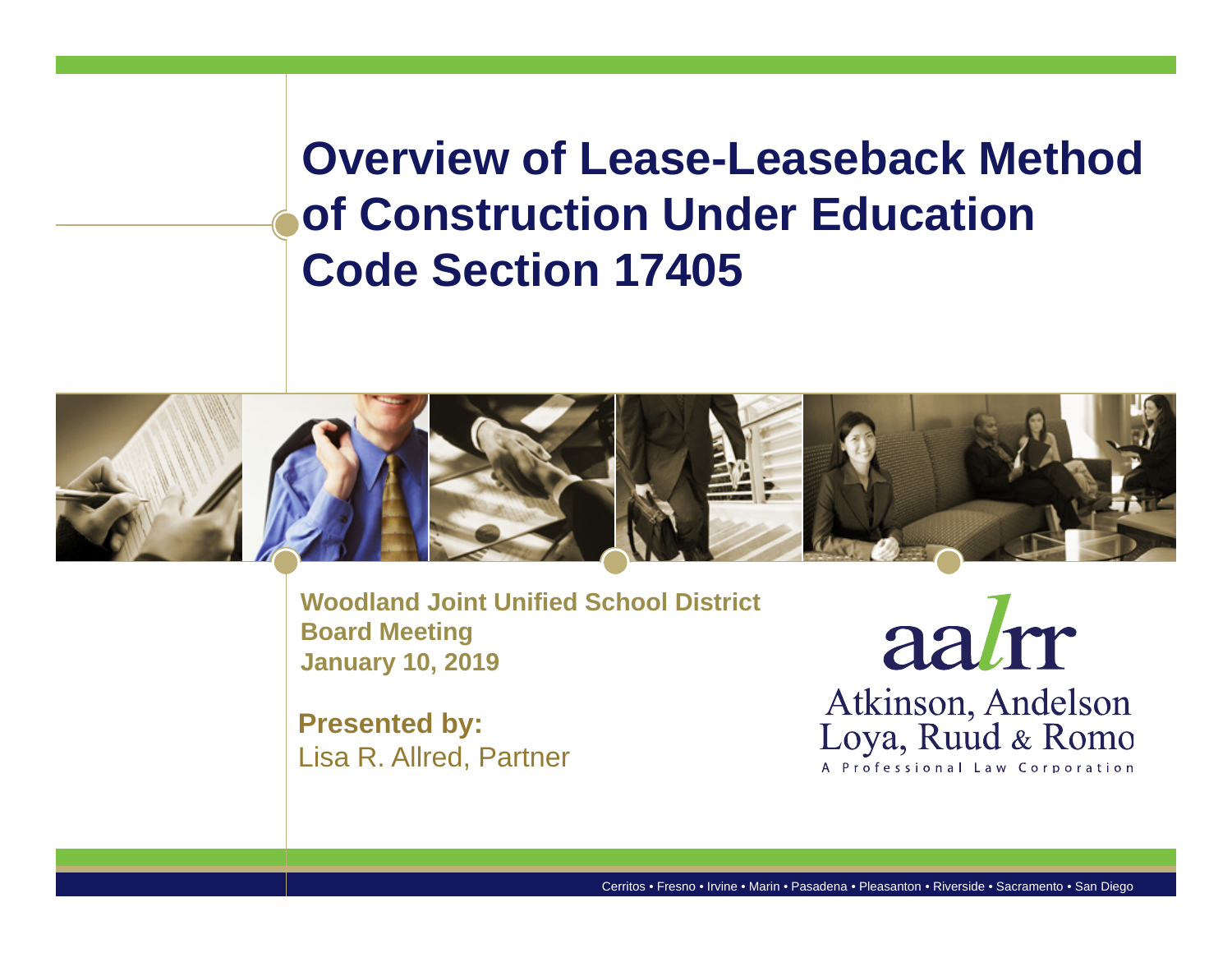#### **What is Lease-Leaseback?**

- Best value construction method implemented through a site lease, sublease (leaseback) and construction services agreement
- District leases property to the lease-leaseback contractor
- Lease-leaseback contractor leases the facilities and subleases the property back to the District
- Lease-leaseback contractor constructs the facilities in accordance with the construction services agreement
- • District owns the facilities after the construction and after the end of the lease term

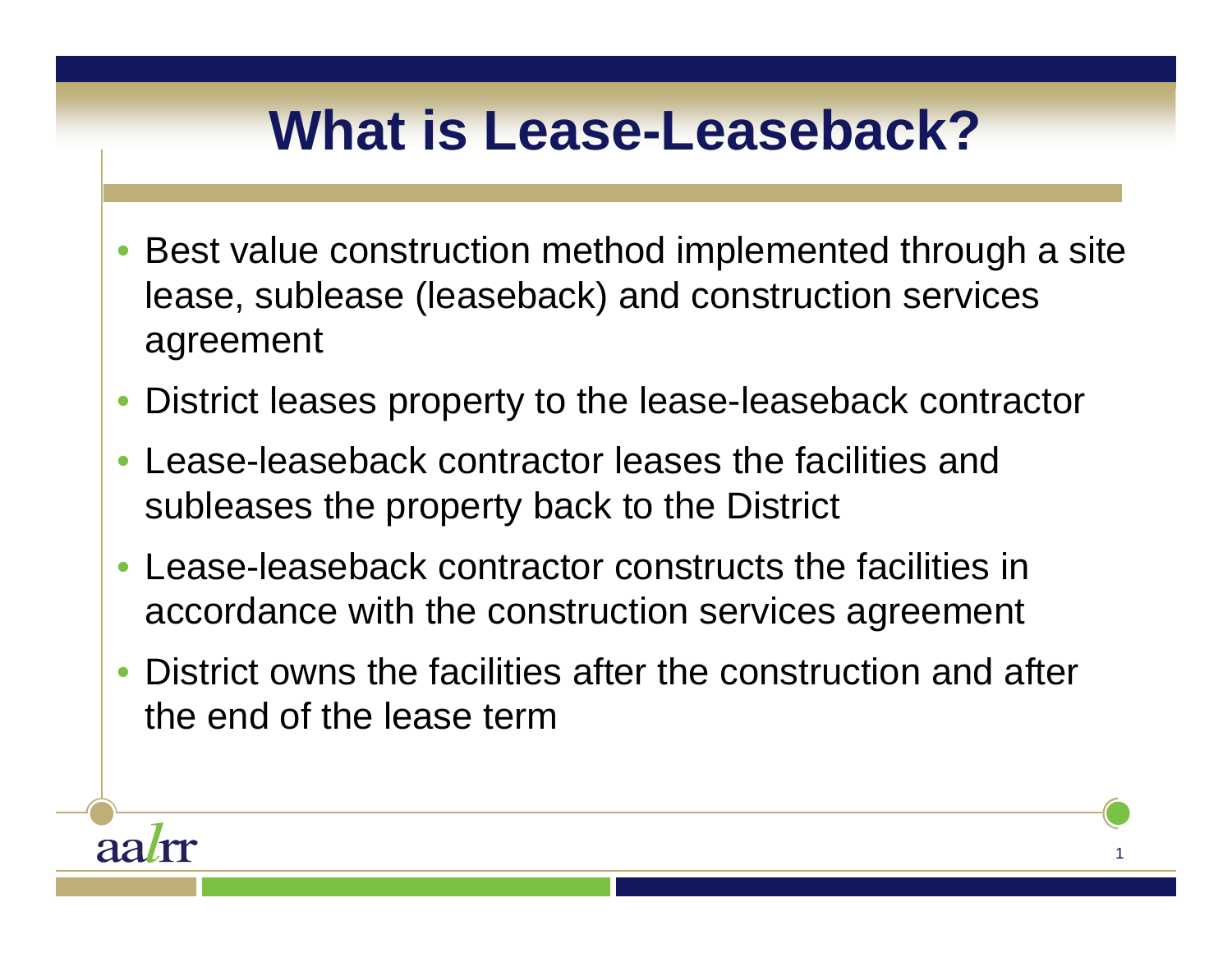### **Overview of Legal Requirements for Lease-Leaseback Procurement**

- Best Value Procurement Required Competitive RFP Process – Ed. Code 17406.
- Prequalification Required in accordance with Public Contract Code section 20111.6.
- RFP Procurement Process.

aa*l*m

• Lease-Leaseback Contract Documents.

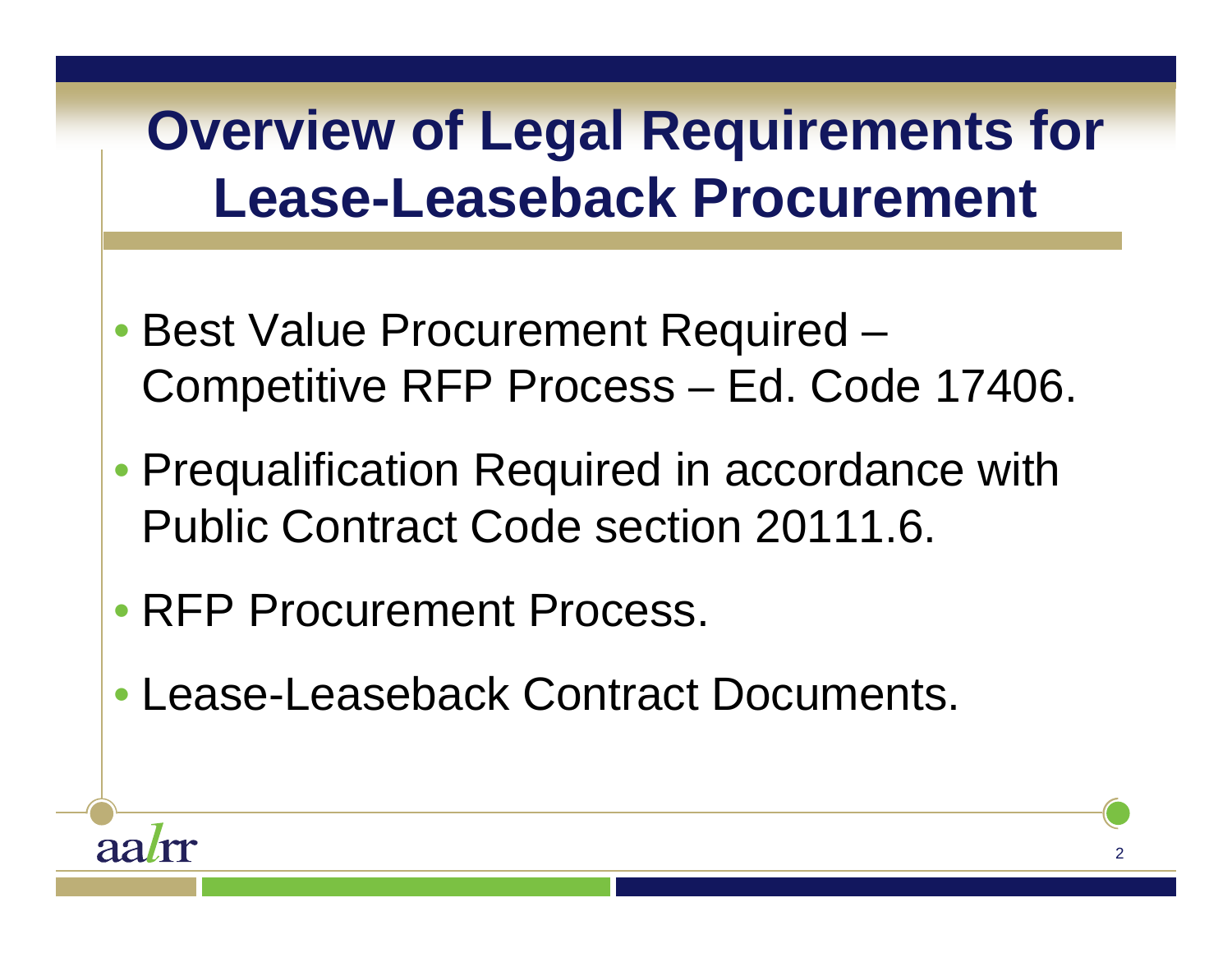### **New Competitive Procurement Requirements**

#### **Best Value Selection - Education Code 17406**

• Beginning on January 1, 2017, lease-leaseback contracts shall be awarded based upon a competitive selection process to the proposer providing the best value to the school district, taking into consideration the proposer's "demonstrated competence and professional qualifications necessary for the satisfactory performance of the services required". (Ed. Code section 17406)

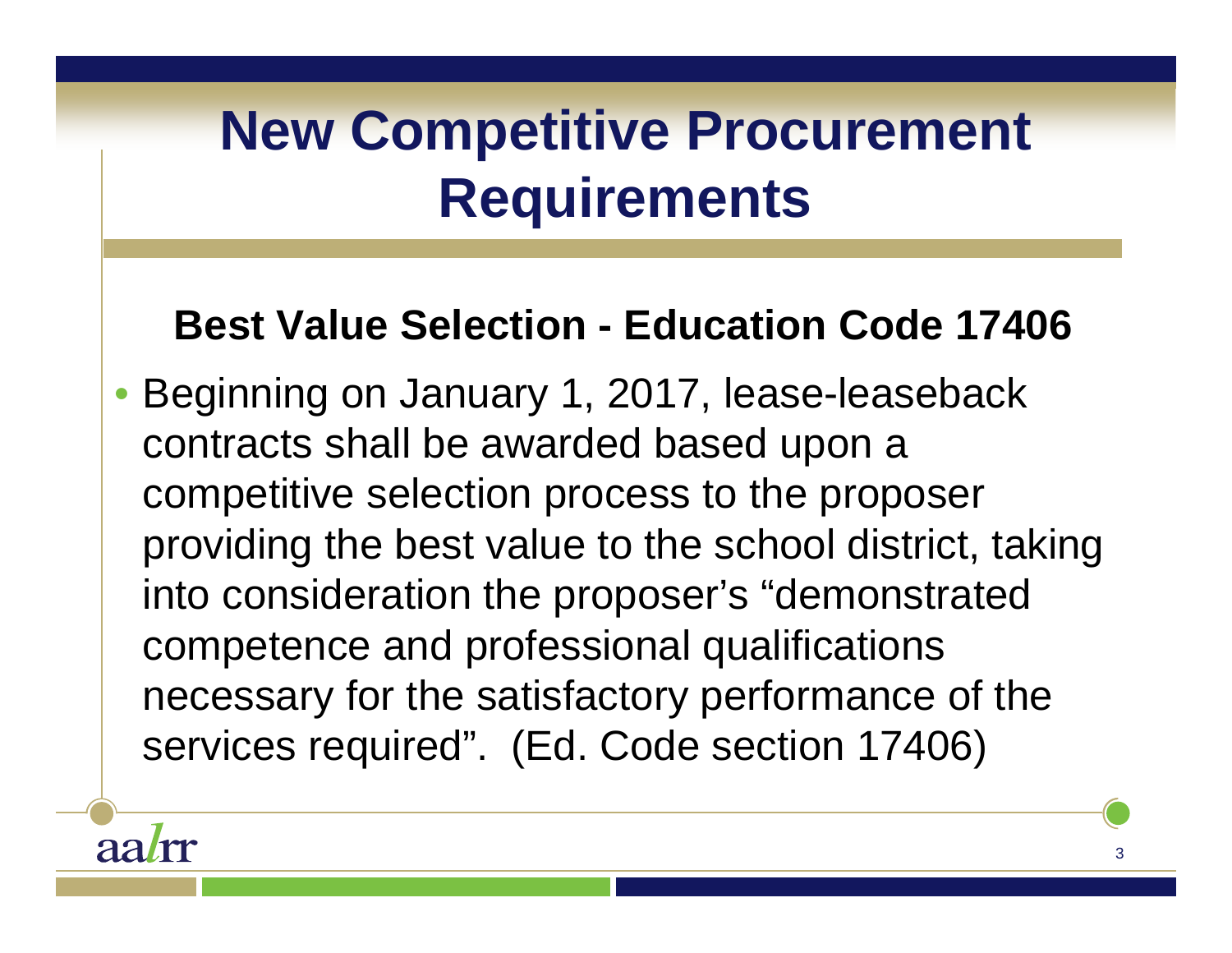### **Best Value Procurement through Preparation of Request for Proposals (RFP)**

- The governing board of the school district shall "adopt and publish required procedures and guidelines for evaluating the qualifications of proposers that ensure the best value selections by the school district are conducted in a fair and impartial manner".
- Specific questions should be added to address the specific requirements for the school district's project.

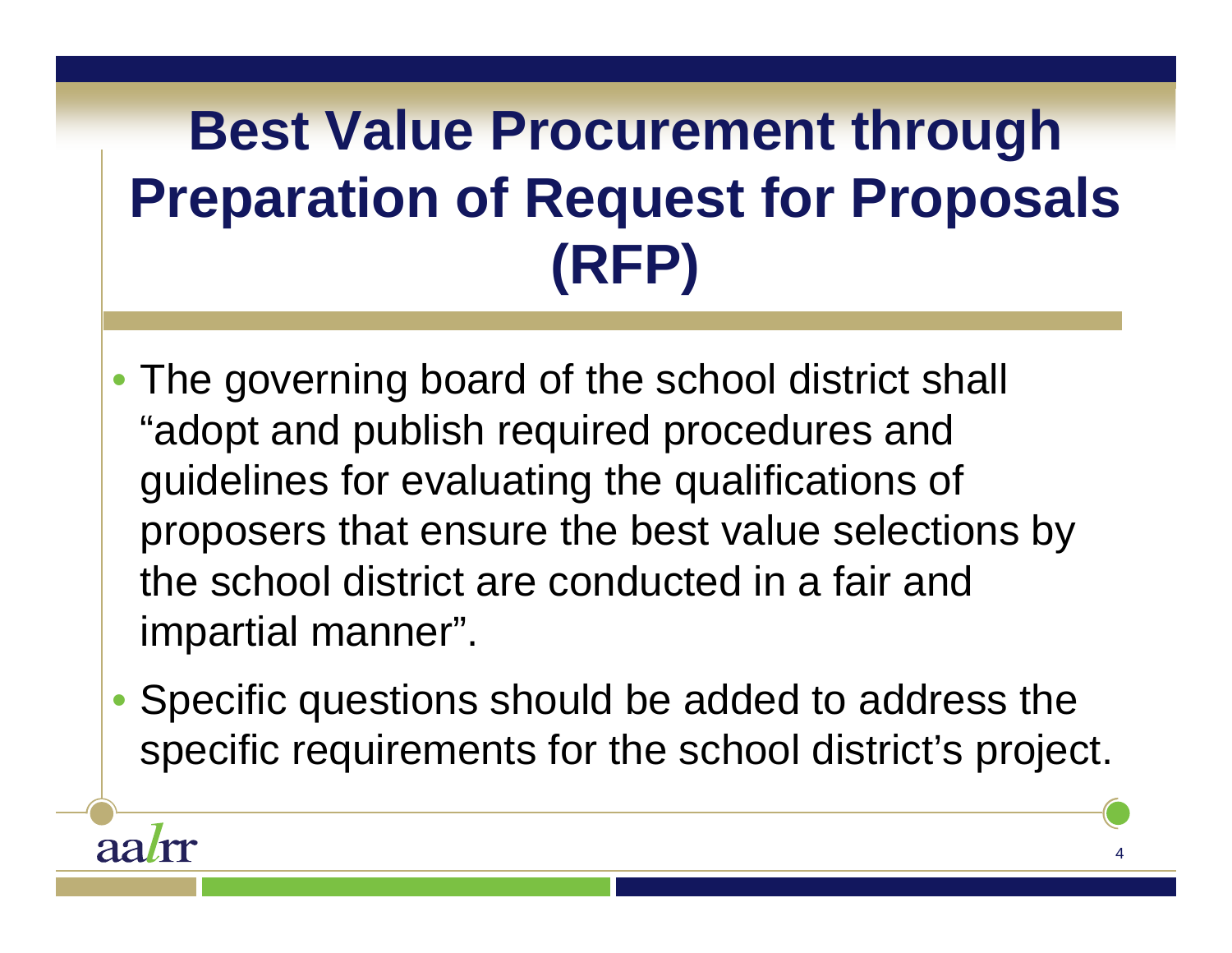#### **Best Value Procurement**

- The RFP must be publicly advertised in the same way a notice to bidders is published for low bid contracts. (See Public Contract Code section 20112).
- RFP must identify all criteria the school district will consider in evaluating the qualifications – relevant experience, safety record, price proposal and other factors specified by the school district.

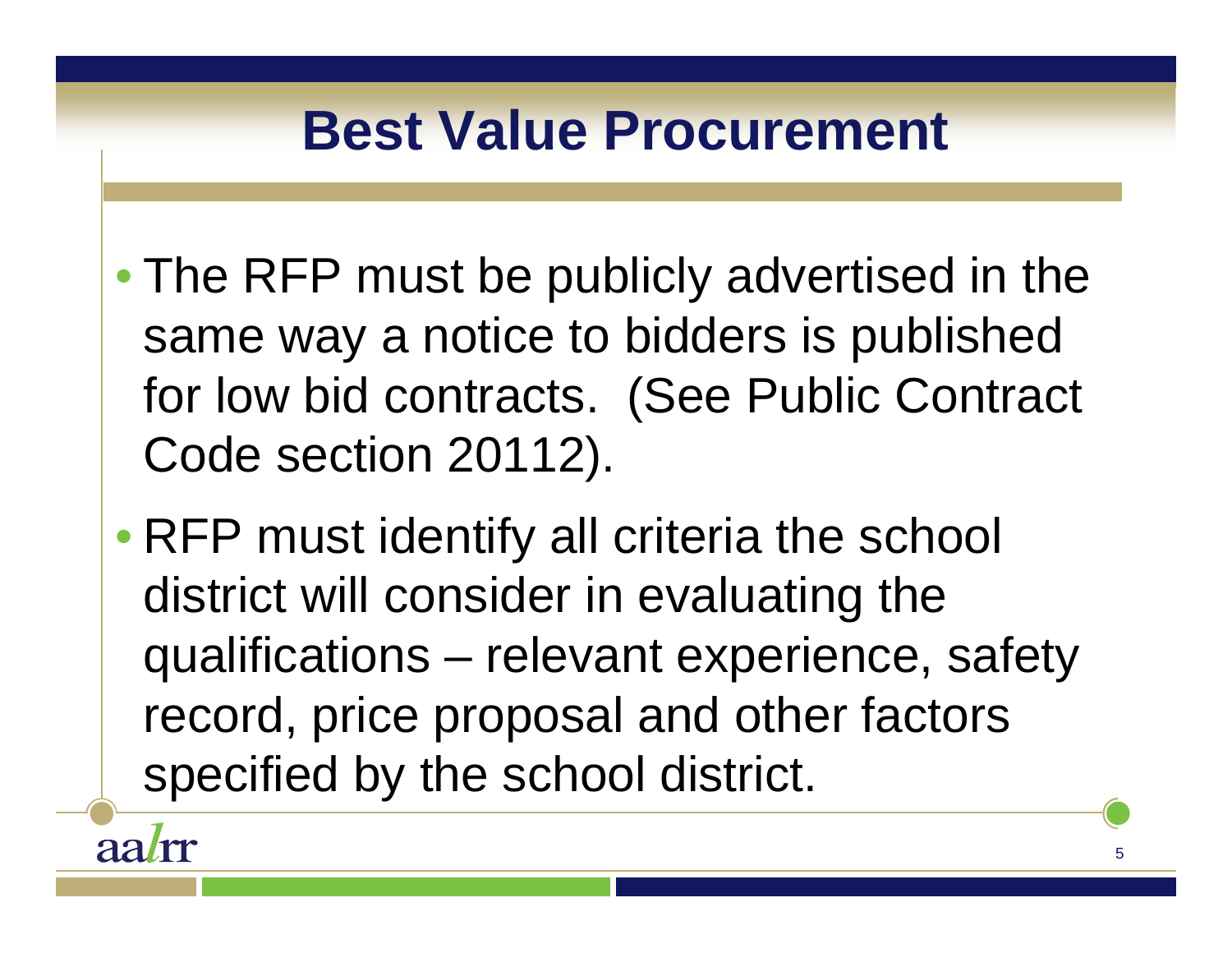

• Recommend following District's standard Prequalification System as a prerequisite to submitting a proposal pursuant to an RFP.

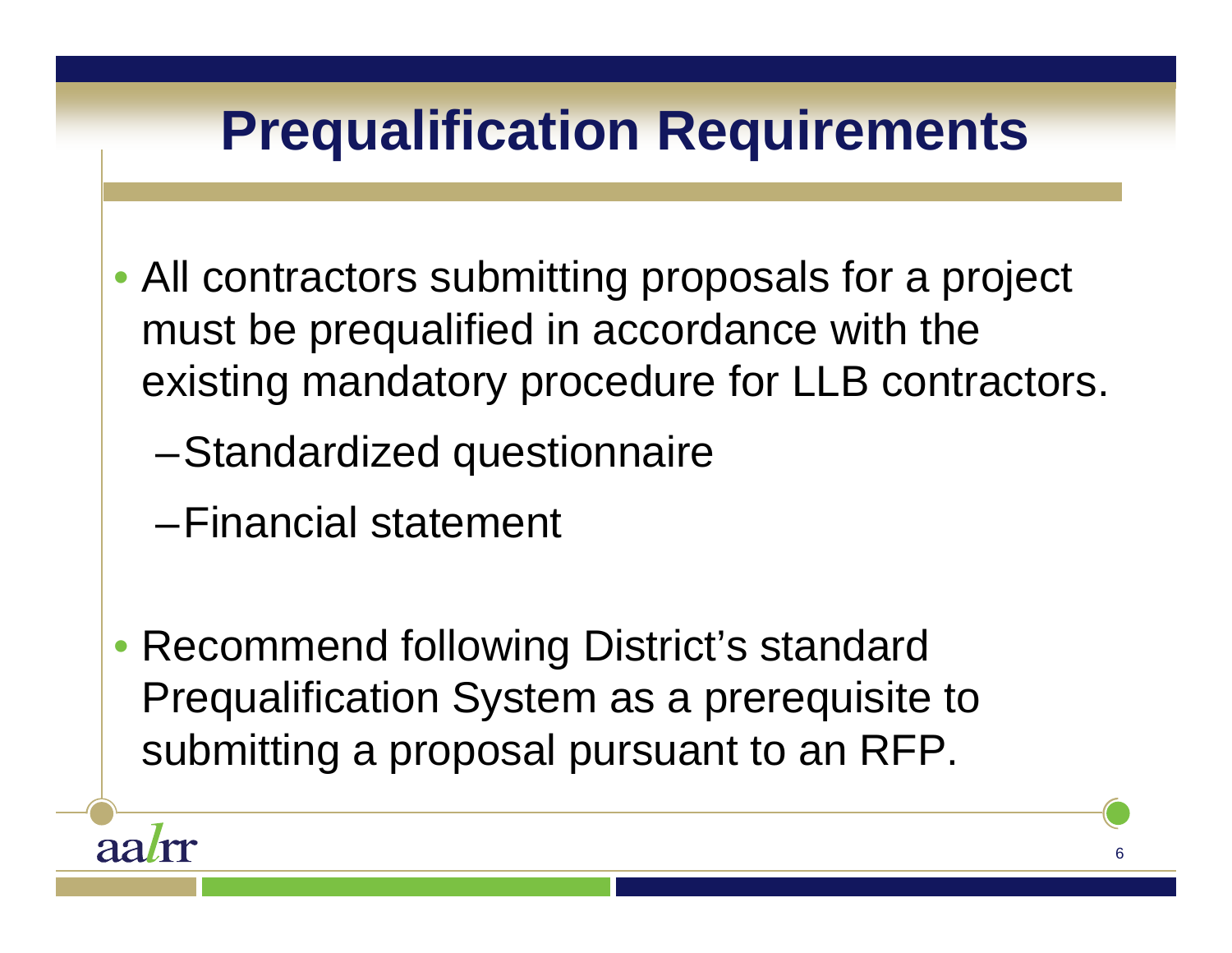#### **Prequalification Requirements**

 $\bullet$  Because all lease-leaseback MEP subcontractors must be prequalified, the RFP requires that the proposers must prequalify their subs and submit to the District for approval the names of those subs which will go into a MEP subcontractor pool for District's lease leaseback projects.

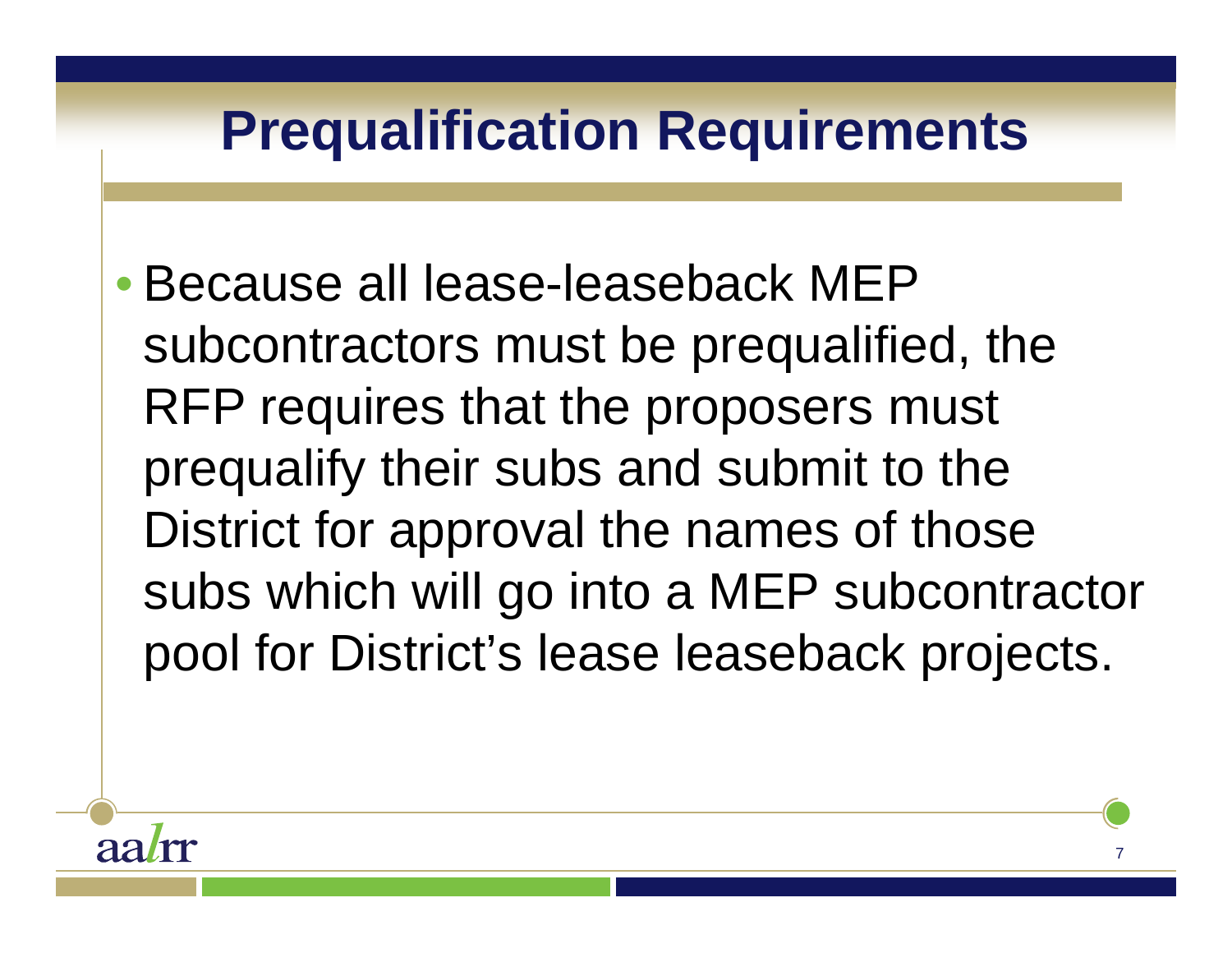#### **RFP Procurement Process**

- Two Alternative Ways to Address Price in RFP:
	- –The District issues to the pool of qualified LLB contractors a request for sealed proposals with the award based upon a lump sum guaranteed maximum price (GMP).
- Or,
	- –If DSA has not yet approved the design (DSA approval is no longer required before entering into LLB leases), the award is based upon the proposer's fee for performing the work.

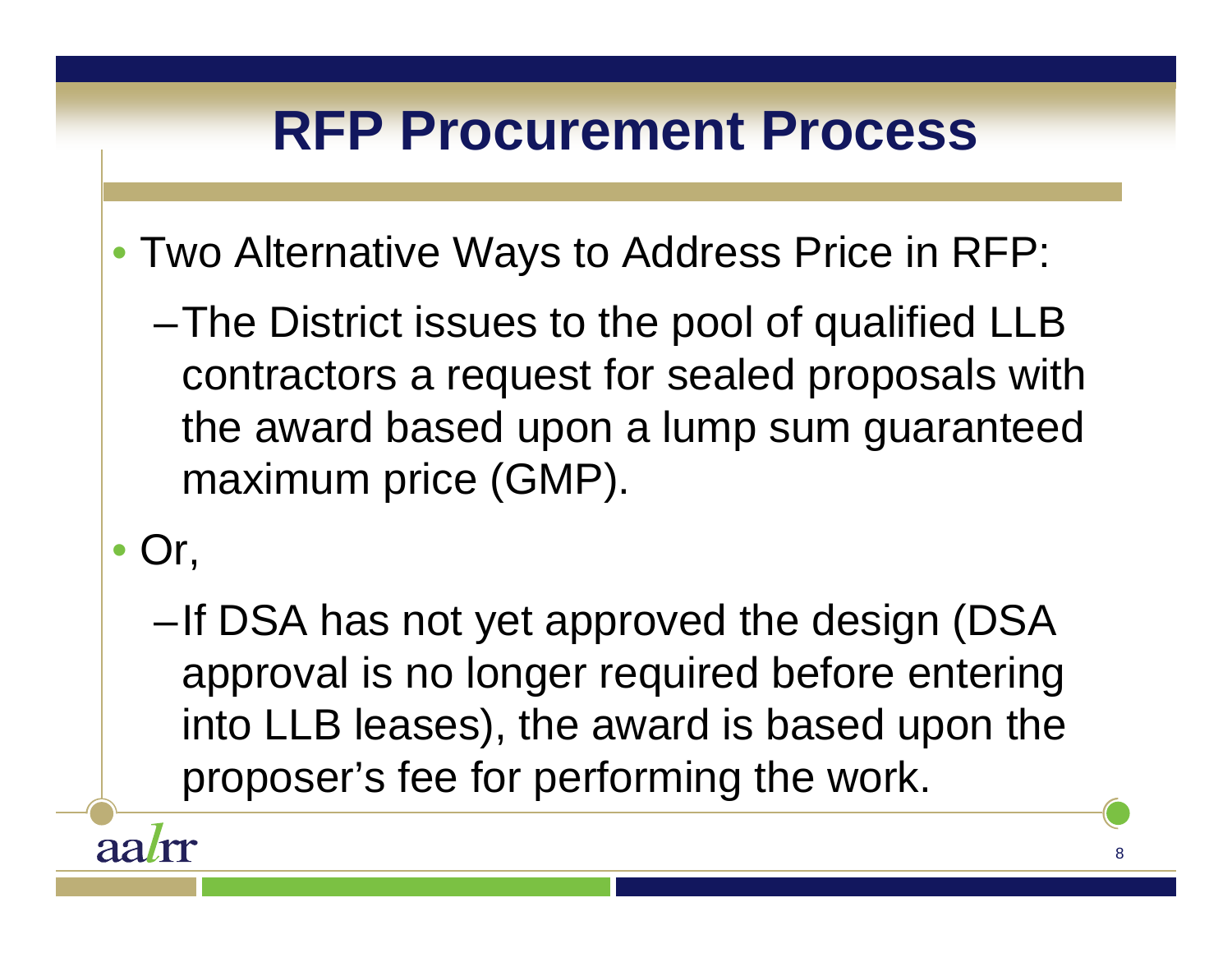#### **RFP Procurement Process**

- •If the award is based upon the proposer's fee, when DSA approval is obtained, the successful proposer provides district with a written rationale for the price.
- • District approves or rejects the final price at a public meeting before the successful proposer may proceed with any further work.
- Contract file must contain documentation sufficient to support the final price determination.

aa*l*rr

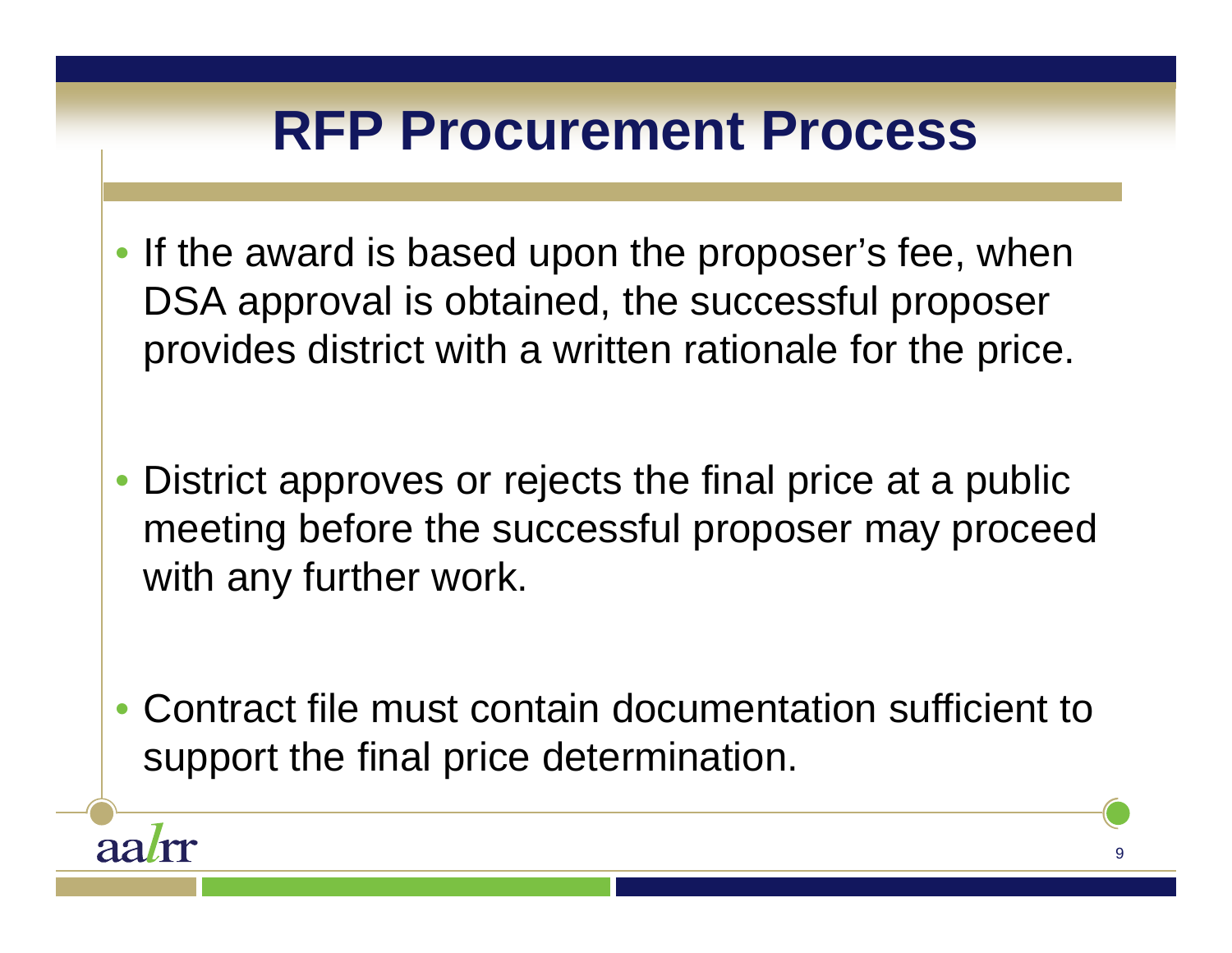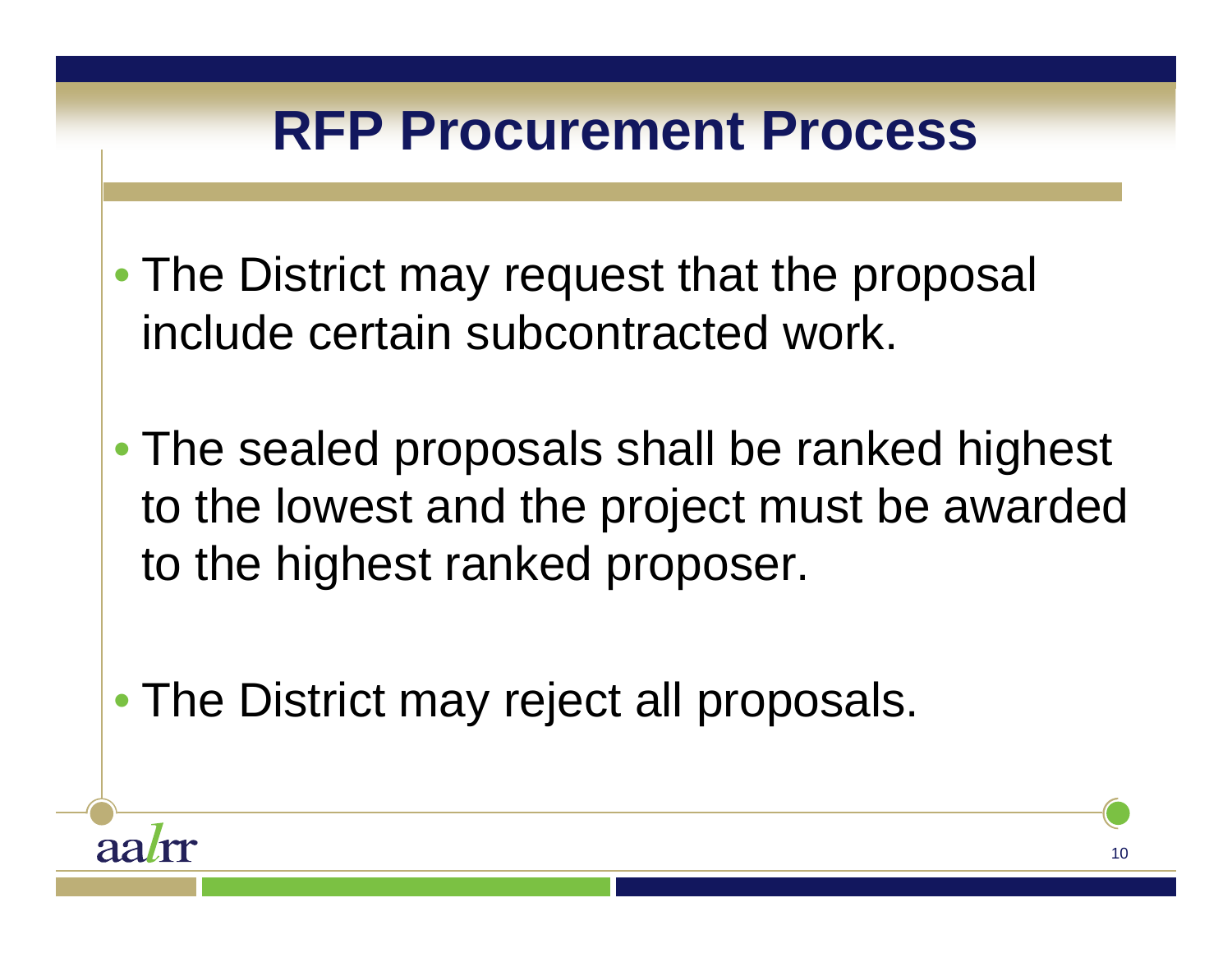#### **Content of RFP**

- Notice of RFP
- Description of District and Project
- Instructions to Proposers
- Evaluation Criteria

aalrr

- Scoring Method of Evaluation Criteria
- Proposed Schedule for Selection and Award of **Contact**
- Template Contract Terms

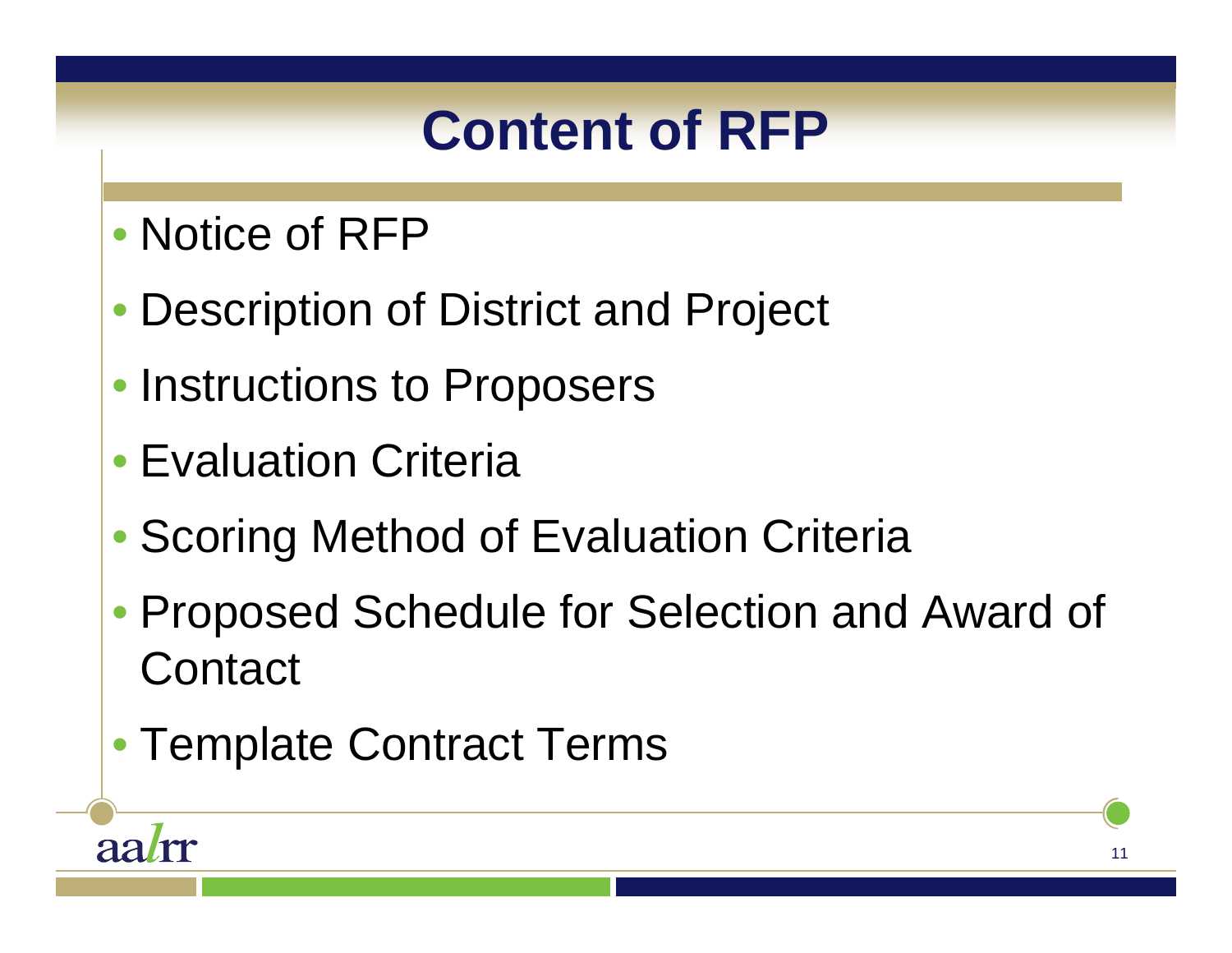#### **Lease-Leaseback Contract Documents**



**Y** Facilities Lease-Sublease

**Y** Construction Services Agreement (CSA) aka Construction Provisions – contains statutory requirements for public works contracts

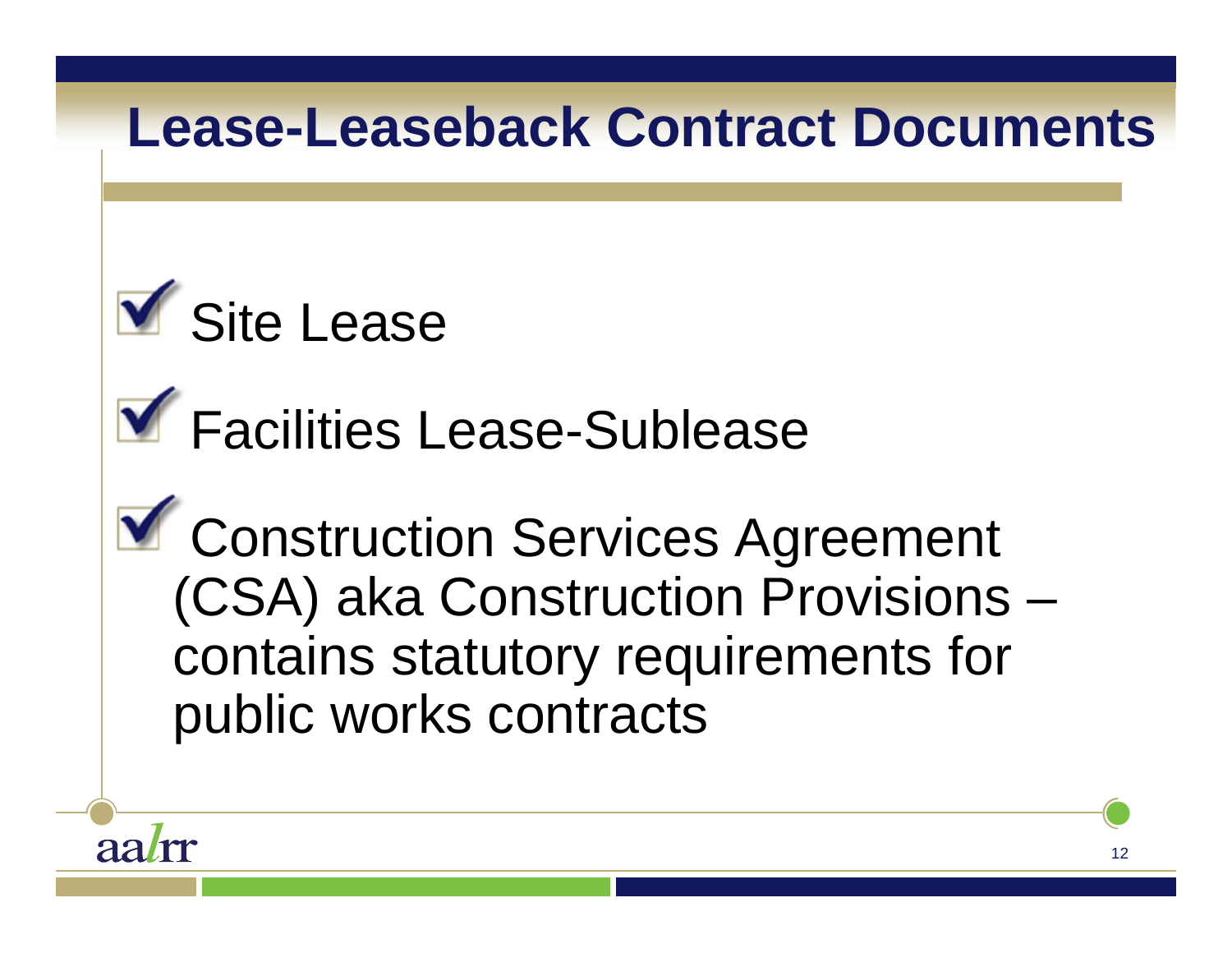## **Other Requirements** •**Subcontractor Selection** – compliance with Subletting and Subcontracting Practices Act (PCC 4100 et seq.)

• **Labor Requirements** – compliance with Skilled and Trained Workforce Requirements (Ed. Code 17407.5)

aa*l*rr

13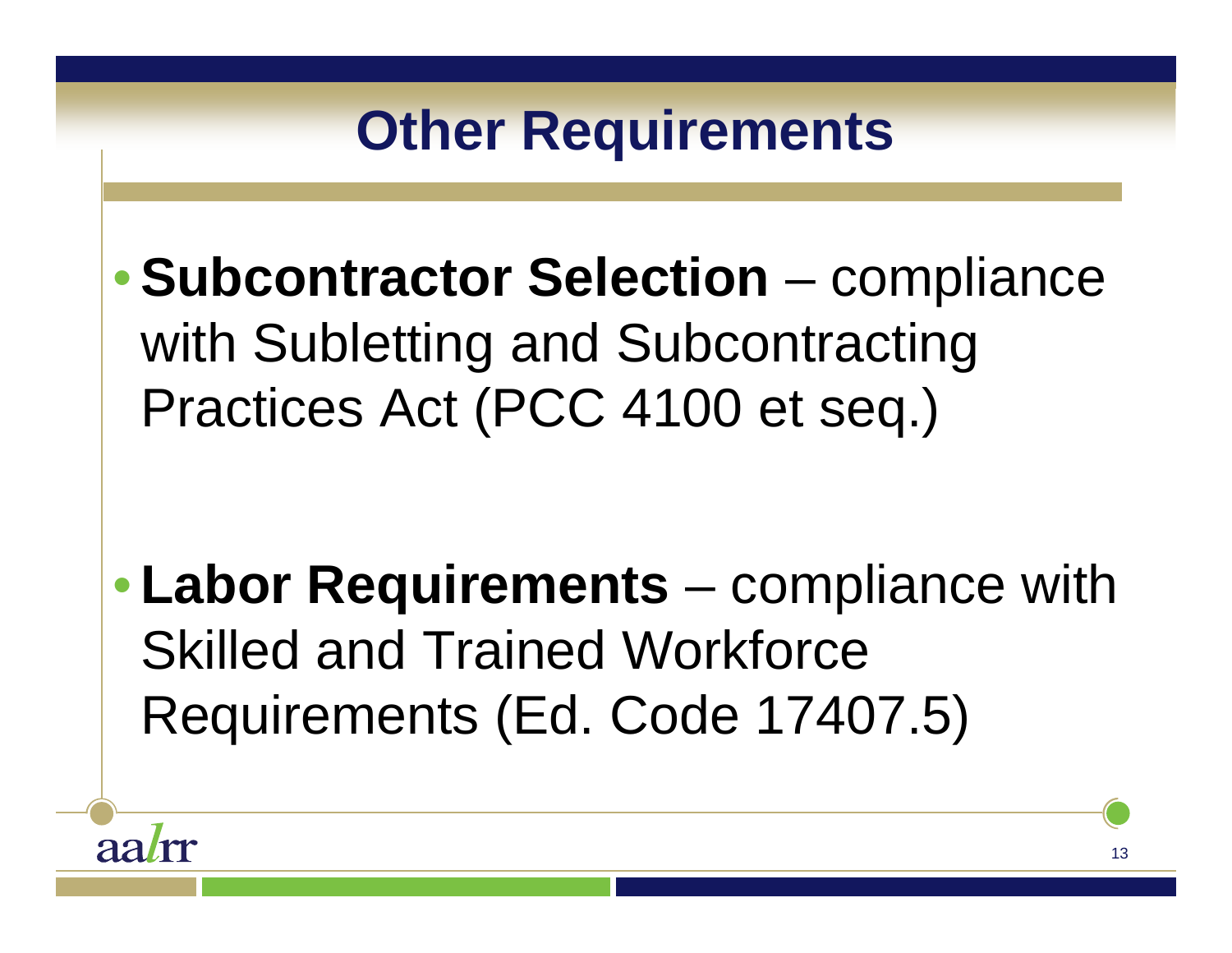#### **Benefits of Lease-Leaseback Method**

- Team approach in delivering the Project to the District
- • Preconstruction services performed by the contractor performing the work can minimize design-related issues during the project
- •Flexibility to address project complexities up front

aalrr

- • Minimizes risk of change orders, claims and other course of construction issues
- $\bullet$  Provides guaranteed maximum price and project schedule for successful delivery of the project to the District

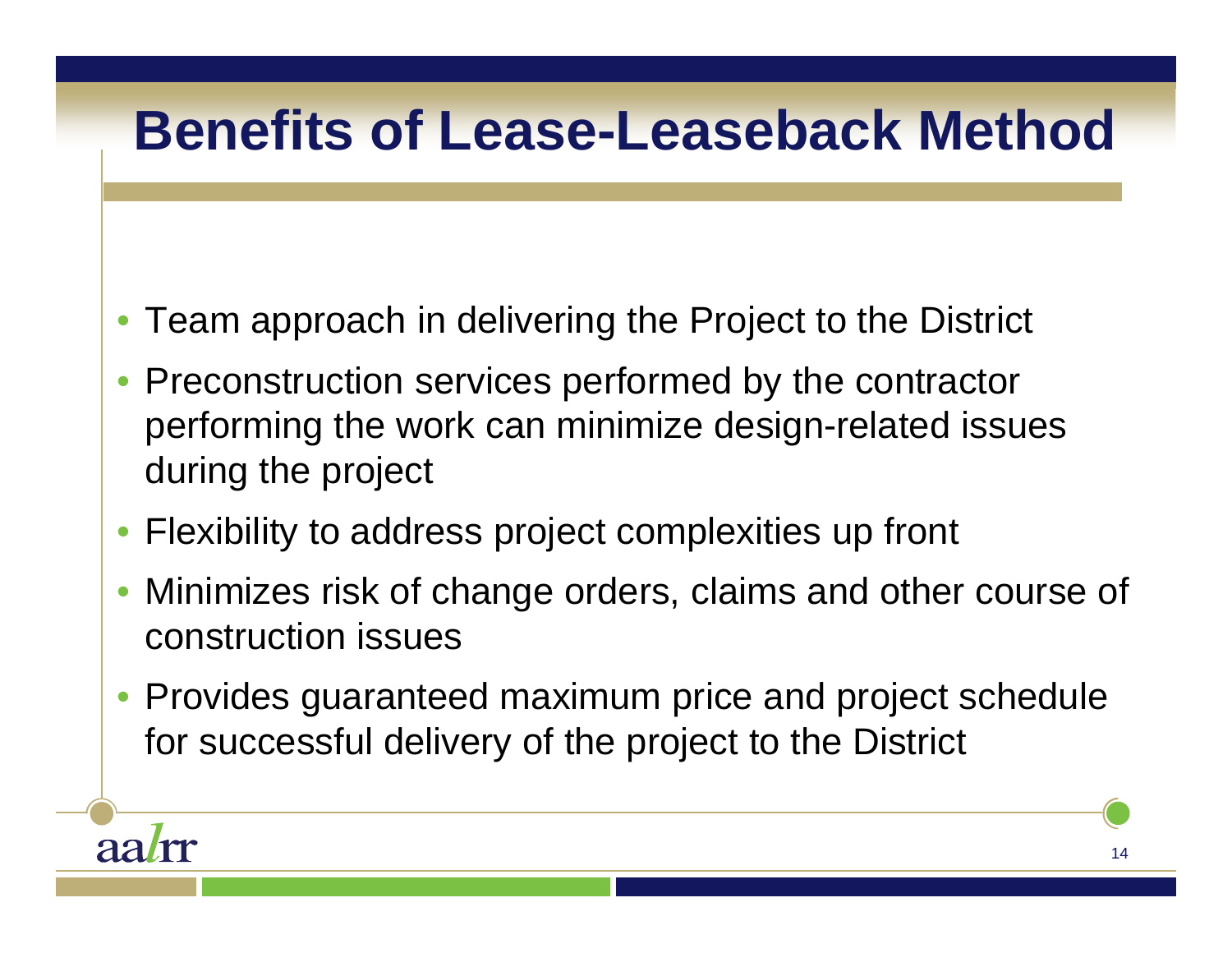# Question<sub>s</sub> Answer Session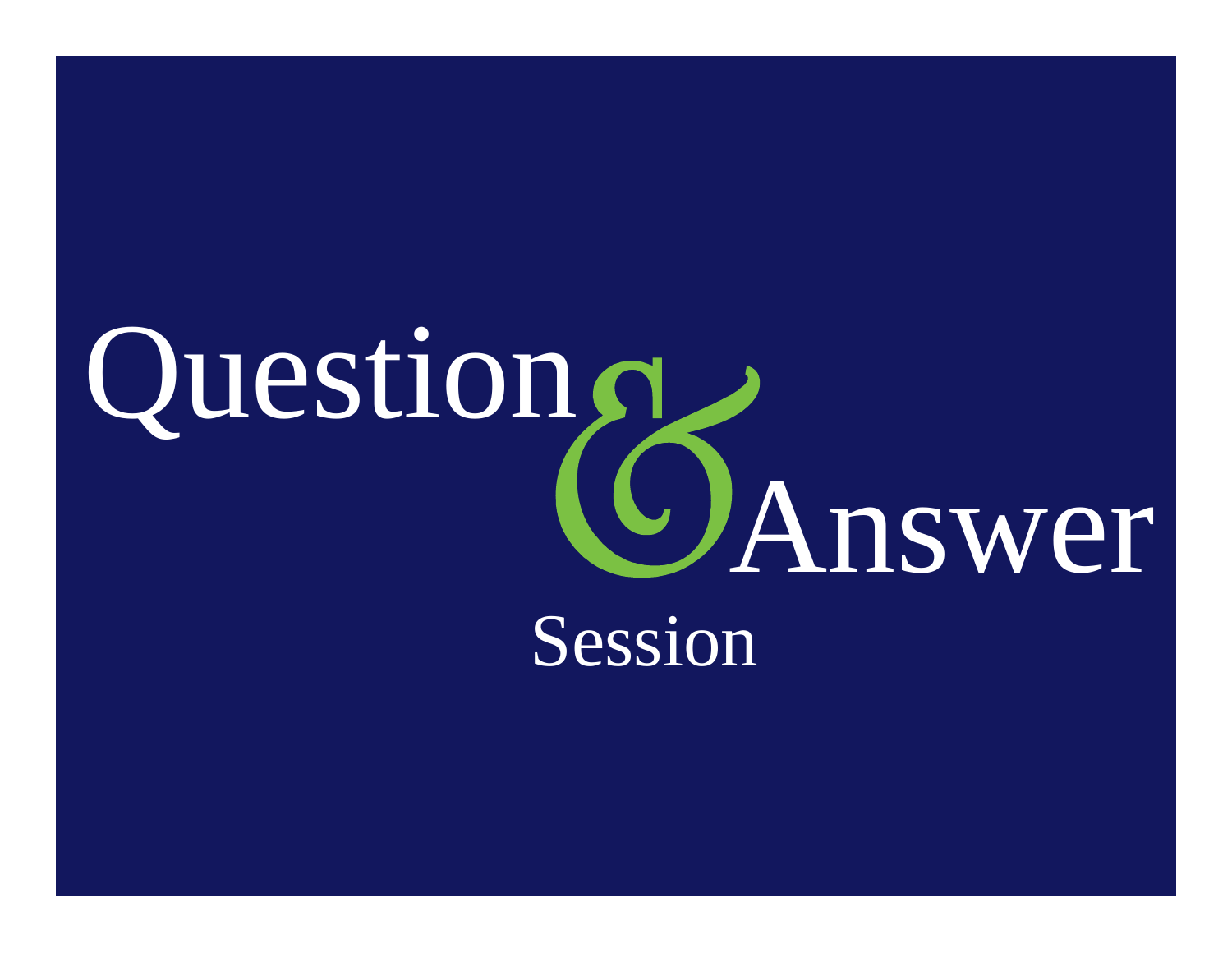# Thank You

#### For questions or comments, please contact:

Lisa R. Allred (916) 923-1200 lallred@aalrr.com